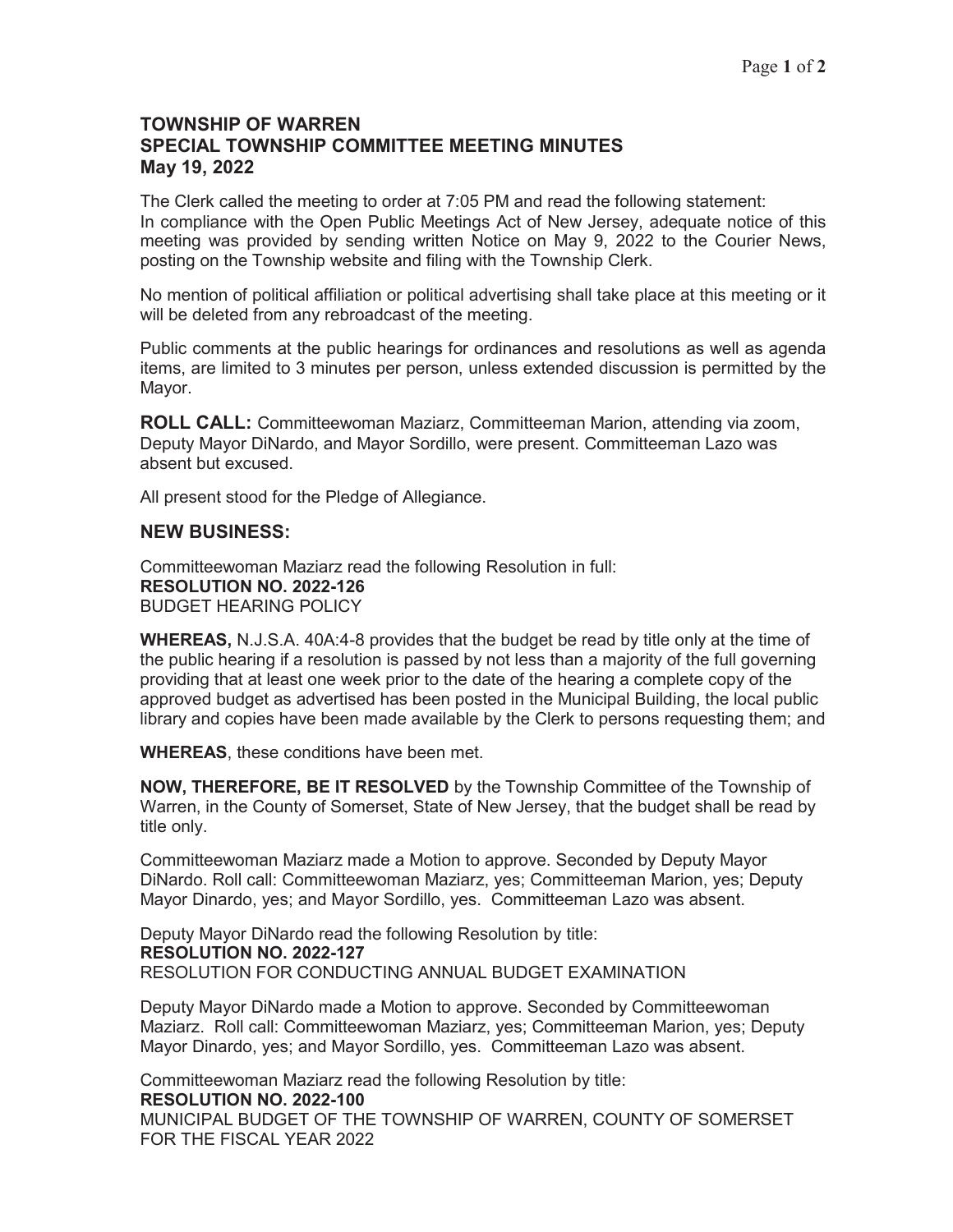Mayor Sordillo opened the Public Hearing.

Joe Farro, 3 Sage Drive, asked how much would be spent on overlay this year. Administrator Krane responded that \$900,000.00 is budgeted.

As there were no other comments, Mayor Sordillo closed the Public Hearing and asked for a motion.Committeewoman Maziarz made a Motion to adopt the 2022 Budget. Seconded by Deputy Mayor DiNardo. Roll call: Committeewoman Maziarz, yes; Committeeman Marion, yes; Deputy Mayor Dinardo, yes; and Mayor Sordillo, yes. Committeeman Lazo was absent.

Deputy Mayor DiNardo read the following Resolution by title: **RESOLUTION NO. 2022-128**  AWARD OF NON-EXCLUSIVE LICENSE TO FARM - WASHINGTON VALLEY ROAD, BLOCK 76 LOT 2

Deputy Mayor DiNardo made a Motion to approve. Seconded by Committeewoman Maziarz. Roll call: Committeewoman Maziarz, yes; Committeeman Marion, yes; Deputy Mayor Dinardo, yes; and Mayor Sordillo, yes. Committeeman Lazo was absent.

#### **PRIVILEGE OF THE FLOOR**

Members of the public, wishing to address the governing body on any matter, are limited to three (3) minutes, unless there are unusual circumstances.

Joe Farro, 3 Sage Drive, asked if the barn and the shed could remain at the newly purchased property at 184 King George Road. Deputy Mayor DiNardo who inspected the property responded that the barn and shed were in disrepair as well as some signs of asbestos. Leaving the structures could be a liability issue, so it was determined they will be demolished. The pump house structure, however will remain.

As there was no further business, Mayor Sordillo asked for a motion to adjourn. Committeewoman Maziarz made that motion, seconded by Deputy Mayor Sordillo. Voice vote: All in favor.

The meeting adjourned at 7:24 PM.

Respectfully submitted,

Township Clerk

Cathy Reese, RMC **Cathy Reese, RMC** Approved: June 16, 2022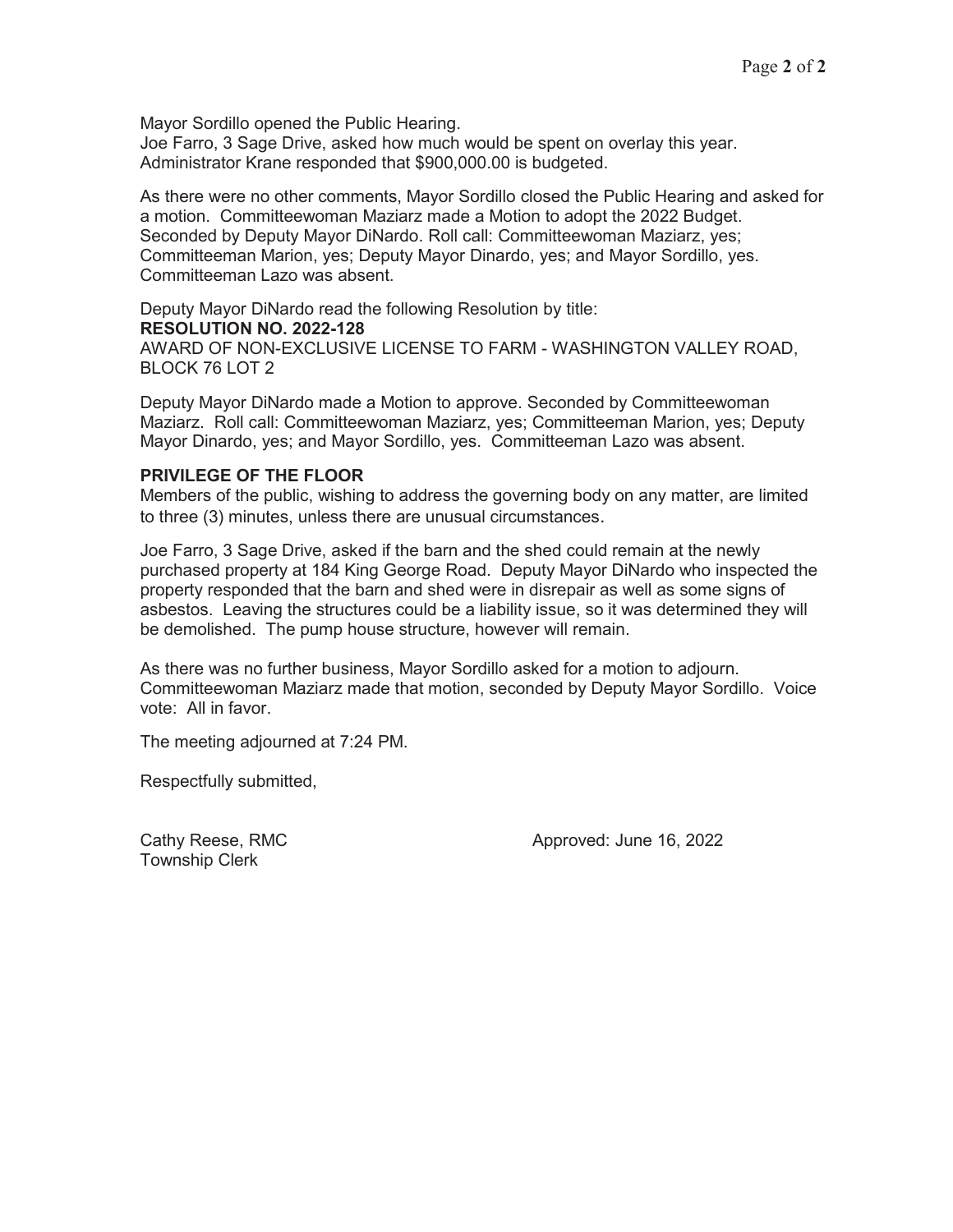## **TOWNSHIP OF WARREN RESOLUTION NO. 2022-100**

# **MUNICIPAL BUDGET OF THE TOWNSHIP OF WARREN, COUNTY OF SOMERSET FOR THE FISCAL YEAR 2022**

**BE IT RESOLVED**, that the following statements of revenue and appropriations shall constitute the Municipal Budget Current Fund for year 2022:

- Total Appropriations \$21,425,916.26
- Amount to be Raised by Taxes \$14,328,201.97

**BE IT FURTHER RESOLVED** that said Budget be published in the Echoes Sentinel in the issue of April 28, 2022 and that a copy of the 2022 Budget is on file for public review in the Township Clerk's Office and the Township website Finance Department page.

The Governing Body of the Township of Warren does hereby approve the following as the Budget for the year 2022:

**MOTION TO APPROVE**: Committeeman Marion **SECONDED**: Committeewoman Maziarz

# **RECORDED VOTE**

Lazo DiNardo **Sordillo** 

**AYES**: **NAYES:** 0 Maziarz **ABSTAINED:** 0 Marion **ABSENT:** 0

A Hearing on the Budget and Tax Resolution will be held at the in the Susie B. Boyce Meeting Room, Municipal Complex, 44 Mountain Boulevard, Warren, N.J., on May 12, 2022 at 7:00 P.M. at which time and place objections to said budget and Tax Resolution for the year 2022 may be presented by taxpayers or other interested persons.

### **CERTIFICATION**

I, Cathy Reese, Township Clerk of the Township of Warren, in the County of Somerset, New Jersey, do hereby certify the foregoing to be a true and correct copy of a resolution adopted at a meeting of the Township Committee held on April 14, 2022.

> Cathy Reese, RMC Township Clerk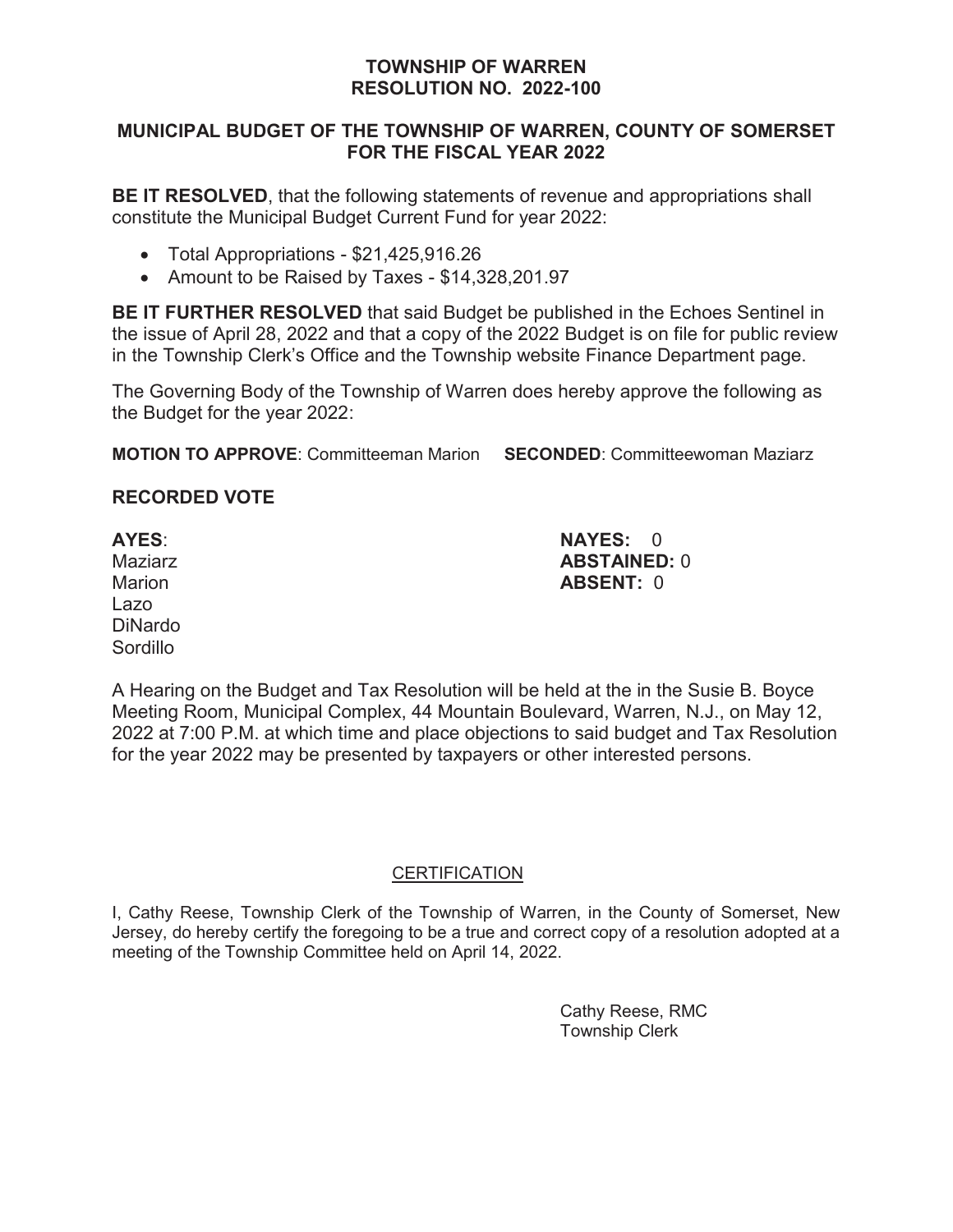|                                    |                         |                                                                                                                                         |                                                                                                                                                            |                                            |                                                                                                                    |                                                                                                                                                                                                                        |                                      |                                                                                       |                                    |               |                    |        |             |          | Lazo   |                            | \$1,900,000.00<br>08-100 | 4,677,714.29<br>13-099             | 520,000.00<br>S<br>15-499     | \$14,328,201.97<br>$07 - 190$                                               |                                                                             |                  |                                        |                                                                                  |                                                                                                                     | $07-191$                               | 07-192                                                    | \$21,425,916.26<br>13-299 |  |
|------------------------------------|-------------------------|-----------------------------------------------------------------------------------------------------------------------------------------|------------------------------------------------------------------------------------------------------------------------------------------------------------|--------------------------------------------|--------------------------------------------------------------------------------------------------------------------|------------------------------------------------------------------------------------------------------------------------------------------------------------------------------------------------------------------------|--------------------------------------|---------------------------------------------------------------------------------------|------------------------------------|---------------|--------------------|--------|-------------|----------|--------|----------------------------|--------------------------|------------------------------------|-------------------------------|-----------------------------------------------------------------------------|-----------------------------------------------------------------------------|------------------|----------------------------------------|----------------------------------------------------------------------------------|---------------------------------------------------------------------------------------------------------------------|----------------------------------------|-----------------------------------------------------------|---------------------------|--|
|                                    |                         |                                                                                                                                         |                                                                                                                                                            |                                            |                                                                                                                    |                                                                                                                                                                                                                        |                                      |                                                                                       |                                    | ABSTAINED     |                    |        |             |          | ABSENT |                            |                          |                                    |                               |                                                                             |                                                                             | Ş<br>07-195      | 07-191                                 |                                                                                  |                                                                                                                     |                                        |                                                           |                           |  |
|                                    |                         |                                                                                                                                         |                                                                                                                                                            |                                            |                                                                                                                    |                                                                                                                                                                                                                        |                                      |                                                                                       |                                    |               |                    |        |             |          |        |                            |                          |                                    |                               |                                                                             |                                                                             |                  |                                        |                                                                                  |                                                                                                                     |                                        |                                                           |                           |  |
| ON 2 - UPON ADOPTION FOR YEAR 2022 | RESOLUTION 2022-100 - A | Be it Resolved by the Township Committee of the Township of Warren, County of Somerset that the budget hereinbefore set forth is hereby | adopted and shall constitute an appropriation for the purposes stated of the sums therein set forth as appropriations, and authorization of the amount of: |                                            | (item 3 below) for school purposes in Type 1 School Districts only (NJ.S.A. 18A:9-2) to be raised by taxation and, | Type II School Districts only (N.J.S.A. 18A:9-3) and certification to the County Board of Taxation of<br>(item 4 below) to be added to the certificate of amount to be raised by taxation for local school purposes in | general revenues and appropriations. | (Sheet 43) Open Space, Recreation, Farmland and Historic Preservation Trust Fund Levy |                                    |               |                    |        | <b>NAYS</b> |          |        | <b>SUMMARY OF REVENUES</b> |                          |                                    |                               |                                                                             |                                                                             |                  |                                        |                                                                                  | To Be Added TO THE CERTIFICATE FOR THE AMOUNT TO BE RAISED BY TAXATION FOR SCHOOLS IN TYPE 11 SCHOOL DISTRICTS ONLY |                                        |                                                           |                           |  |
| <b>SECTI</b>                       |                         |                                                                                                                                         |                                                                                                                                                            | (item 2 below) for municipal purposes, and |                                                                                                                    |                                                                                                                                                                                                                        | the following summary of             |                                                                                       | (item 5 below) Minimum Library Tax |               | Maziarz            | Marion | DiNardo     | Sordillo |        |                            |                          |                                    |                               | AMOUNT TO BE RAISED BY TAXATION FOR MUNICIPAL PURPOSED (ITEM 6(A), Sheet 11 | AMOUNT TO BE RAISED BY TAXATION FOR SCHOOLS IN TYPE 1 SCHOOL DISTRICTS ONLY |                  |                                        | TOTAL AMOUNT TO BE RAISED BY TAXATION FOR SCHOOLS IN TYPE 1 SCHOOL DISTRICT ONLY |                                                                                                                     |                                        |                                                           |                           |  |
|                                    |                         |                                                                                                                                         |                                                                                                                                                            |                                            |                                                                                                                    |                                                                                                                                                                                                                        |                                      |                                                                                       |                                    |               |                    |        | <b>AYES</b> |          |        |                            | Surplus Anticipated      | Miscellaneous Revenues Anticipated | Receipts from Deliquent Taxes |                                                                             |                                                                             |                  |                                        |                                                                                  |                                                                                                                     |                                        |                                                           |                           |  |
|                                    |                         |                                                                                                                                         |                                                                                                                                                            | $(a)$ \$ 14,328,201.97                     | $\overline{e}$                                                                                                     | $\overline{c}$                                                                                                                                                                                                         |                                      | 969,180.70<br>$\zeta$ (d)                                                             | (e)                                | RECORDED VOTE | (Insert Last Name) |        |             |          |        | General Revenues<br>$\div$ |                          |                                    |                               | $\dot{\sim}$                                                                | ന്                                                                          | Item 6, Sheet 42 | Item 6(b) Sheet 11 (N.J.S.A. 40A:4-14) |                                                                                  | 4.                                                                                                                  | Item 6(b), Sheet 11 (NJ.S.A. 40:A4-14) | AMOUNT TO BE RAISED BY TAXATION MINIMUM LIBRARY TAX<br>۱n | <b>Total Revenues</b>     |  |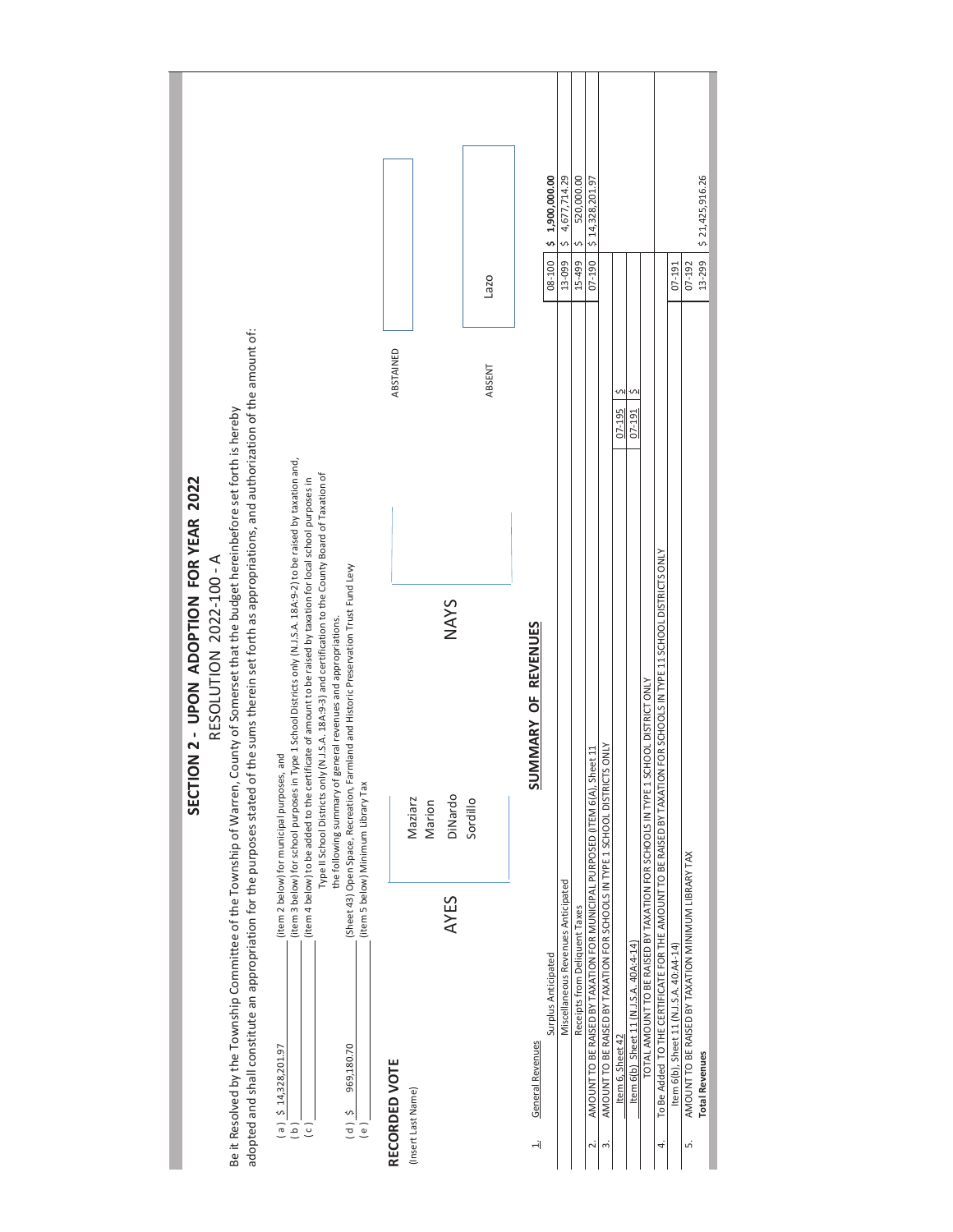| 5. GENERAL APPROPRIATIONS:                                                                  | <b>XXXXXX</b> | XXXXXXXXXXXX                   |
|---------------------------------------------------------------------------------------------|---------------|--------------------------------|
| Within "CAPS"                                                                               | <b>XXXXXX</b> | XXXXXXXXXXXX                   |
| (a & b) Operations Including Contingent                                                     | 34-201        | 15,744,300.00<br>↮             |
| jpal<br>(e) Deferred Charges and Statutory Expenditures - Munici                            | 34-209        | 2,522,133.00<br>↮              |
| (g) Cash Deficit                                                                            | 46-885        | ı<br>မာ                        |
| Excluded from "CAPS"                                                                        | XXXXXX        | XXXXXXXXXXXX                   |
| (a) Operations - Total Operations Excluded from "CAPS"                                      | 34-305        | 294,045.73<br>မာ               |
| (c) Capital Improvements                                                                    | 44-999        | 440,000.00<br>↮                |
| (d) Municipal Debt Service                                                                  | 45-999        | 1,524,500.00<br>↮              |
| (e) Deferred Charges - Municipal                                                            | 46-999        | 50,937.53<br>↮                 |
| (f) Judgments                                                                               | 37-480        | ı<br>↮                         |
| (n) Transferred to Board of Education for Use of Local Schools (N.J.S.A. 40:48-17.1 & 17.3) | 29-405        | ٠<br>↮                         |
| (g) Cash Deficit                                                                            | 46-885        | ı<br>↮                         |
| (k) For Local District School Purposes                                                      | $29 - 410$    | ↮                              |
| (m) Reserve for Uncollected Taxes                                                           | 50-899        | 850,000.00<br>↮                |
| NLY (N.J.S.A. 40A:4-13)<br>6. SCHOOL APPROPRIATIONS - TYPE I SCHOOL DISTRICT O              | $07 - 195$    |                                |
| <b>Total Appropriations</b>                                                                 | 34-499        | 21,425,916.26<br>$\frac{6}{5}$ |
|                                                                                             |               |                                |

It is hereby certified that the within budget is a true copy of the budget finally adopted by resolution of the Governing Body on the correction of the same and the same the same title as appeared in the 2022. It is furth

Sheet 42

 $\frac{1}{2}$  day of

Certified by me this

, Clerk

Signature

 $\frac{1}{2022}$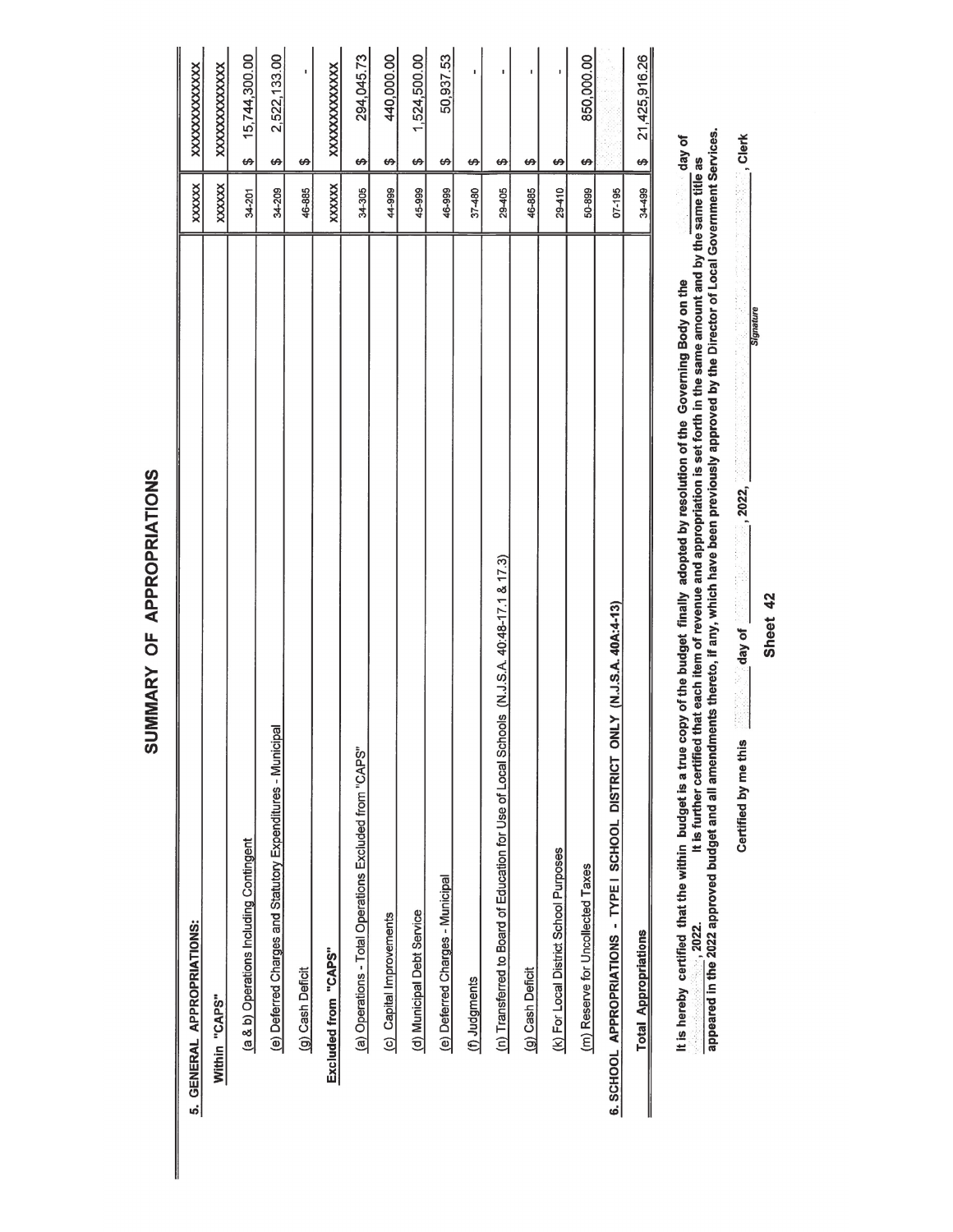## **TOWNSHIP OF WARREN RESOLUTION NO. 2022-126 BUDGET HEARING POLICY**

**WHEREAS,** N.J.S.A. 40A:4-8 provides that the budget be read by title only at the time of the public hearing if a resolution is passed by not less than a majority of the full governing providing that at least one week prior to the date of the hearing a complete copy of the approved budget as advertised has been posted in the Municipal Building, the local public library and copies have been made available by the Clerk to persons requesting them; and

**WHEREAS**, these conditions have been met.

**NOW, THEREFORE, BE IT RESOLVED** by the Township Committee of the Township of Warren, in the County of Somerset, State of New Jersey, that the budget shall be read by title only.

| INTRODUCED   SECONDED   COMMITTEE   AYE |                  | <b>NAY</b> | <b>ABSTAIN</b> | ABSENT |
|-----------------------------------------|------------------|------------|----------------|--------|
|                                         | MAZIARZ          |            |                |        |
|                                         | <b>MARION</b>    |            |                |        |
|                                         | LAZ <sub>O</sub> |            |                |        |
|                                         | <b>DINARDO</b>   |            |                |        |
|                                         | <b>SORDILLO</b>  |            |                |        |

### **CERTIFICATION**

I, Cathy Reese, Township Clerk of the Township of Warren, in the County of Somerset, New Jersey, do hereby certify the foregoing to be a true and correct copy of a resolution adopted at a meeting of the Township Committee held on May 19, 2022.

> Cathy Reese, RMC Township Clerk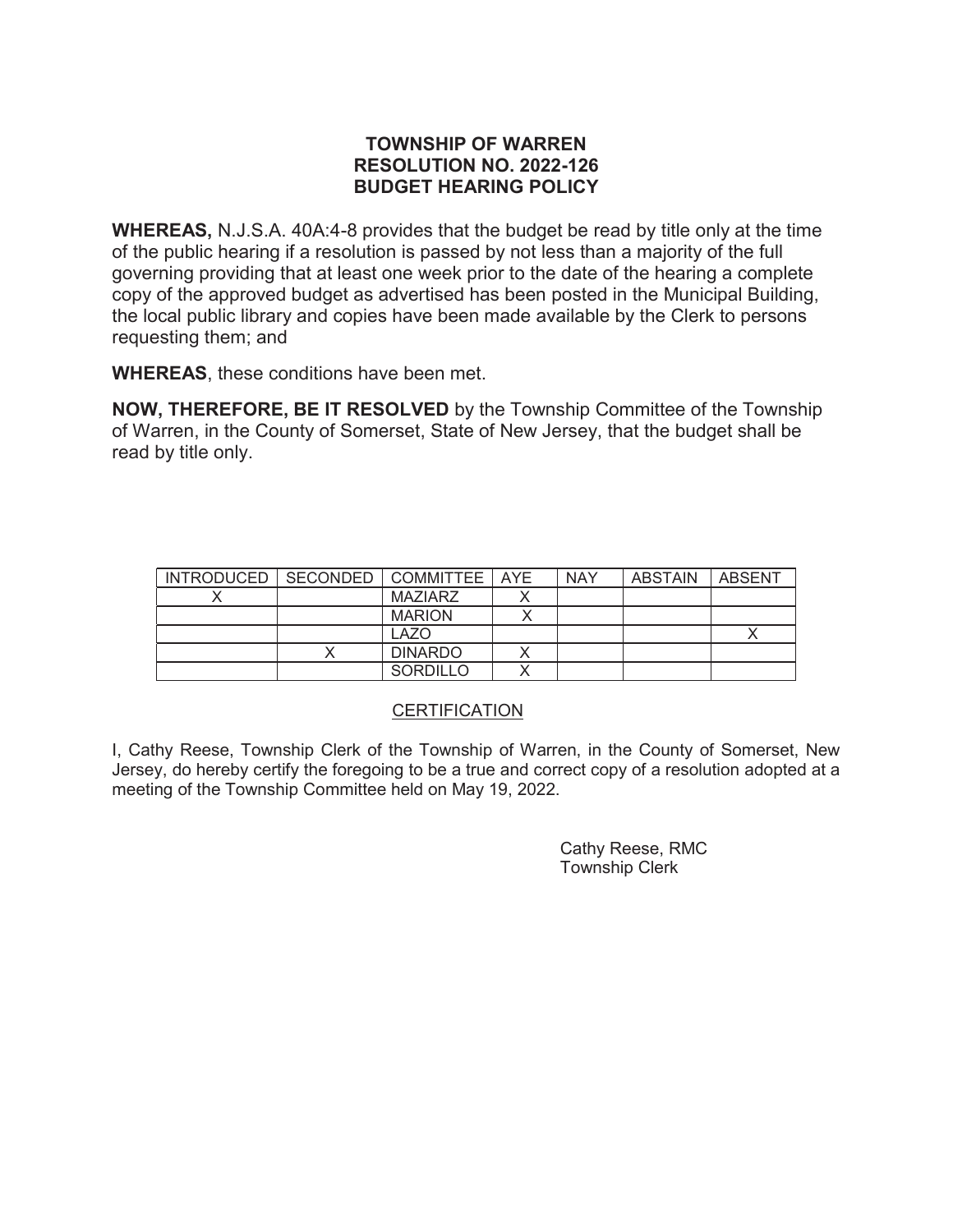## **TOWNSHIP OF WARREN RESOLUTION 2022-127 RESOLUTION FOR CONDUCTING ANNUAL BUDGET EXAMINATION**

**WHEREAS**, N.J.S.A. 40A:4-78b has authorized the Local Finance Board to adopt rules that permit municipalities in sound fiscal condition to assume the responsibility, normally granted to the Director of the Division of Local Government Services, of conducting the annual budget examination, and

**WHEREAS**, N.J.A.C. 5:30-7 was adopted by the Local Finance Board on February 11, 1997, and

**WHEREAS**, pursuant to N.J.A.C. 5:30-7.2 thru 7.5 the Township of Warren has been declared eligible to participate in the program by the Division of Local Government Services, and the Chief Financial Officer has determined that the Township meets the necessary conditions to participate in the program for the 2022 budget year, so now therefore

**BE IT RESOLVED**, by the Mayor and the Township Committee of the Township of Warren that in accordance with N.J.A.C. 5:30-7.6a & b and based upon the Chief Financial Officers certification. The governing body has found the budget has met the following requirements:

- 1. That with reference to the following items, the amounts have been calculated pursuant to law and appropriated as such in the budget:
	- a. Payment of interest and debt redemption charges
	- b. Deferred charges and statutory expenditures
	- c. Cash deficit of preceding year
	- d. Reserve for uncollected taxes
	- e. Other reserves and non-disbursement items
	- f. Any inclusions of amounts required for school purposes
- 2. That the provisions relating to limitation on increases of appropriations pursuant to N.J.S.A. 40A:4-45.2 and appropriations for exceptions to limits on appropriations found at 40A:4-45.3 et seq. are fully met. (Complies with the "CAP" law.)
- 3. That the budget is in such form arrangement, and content as required by the Local Budget Law and N.J.A.C. 5:30-4 and 5:30-5.
- 4. That pursuant to the Local Budget Law:
	- a. All estimates of revenue are reasonable, accurate, and correctly stated
	- b. Items of appropriation are properly set forth
	- c. In itemization, form, arrangement, and content the budget will permit the exercise of the comptroller function within the municipality.
- 5. The budget and associated amendments have been introduced, publicly advertised, and adopted in accordance with the relevant provisions of the Local Budget Law, except that failure to meet the deadlines of N.J.S.A. 40A:4-5 shall not prevent such certification.
- 6. That all other applicable statutory requirements have been fulfilled.

**BE IT FURTHER RESOLVED** that a copy of this resolution be forwarded to the Director of the Division of Local Government Services.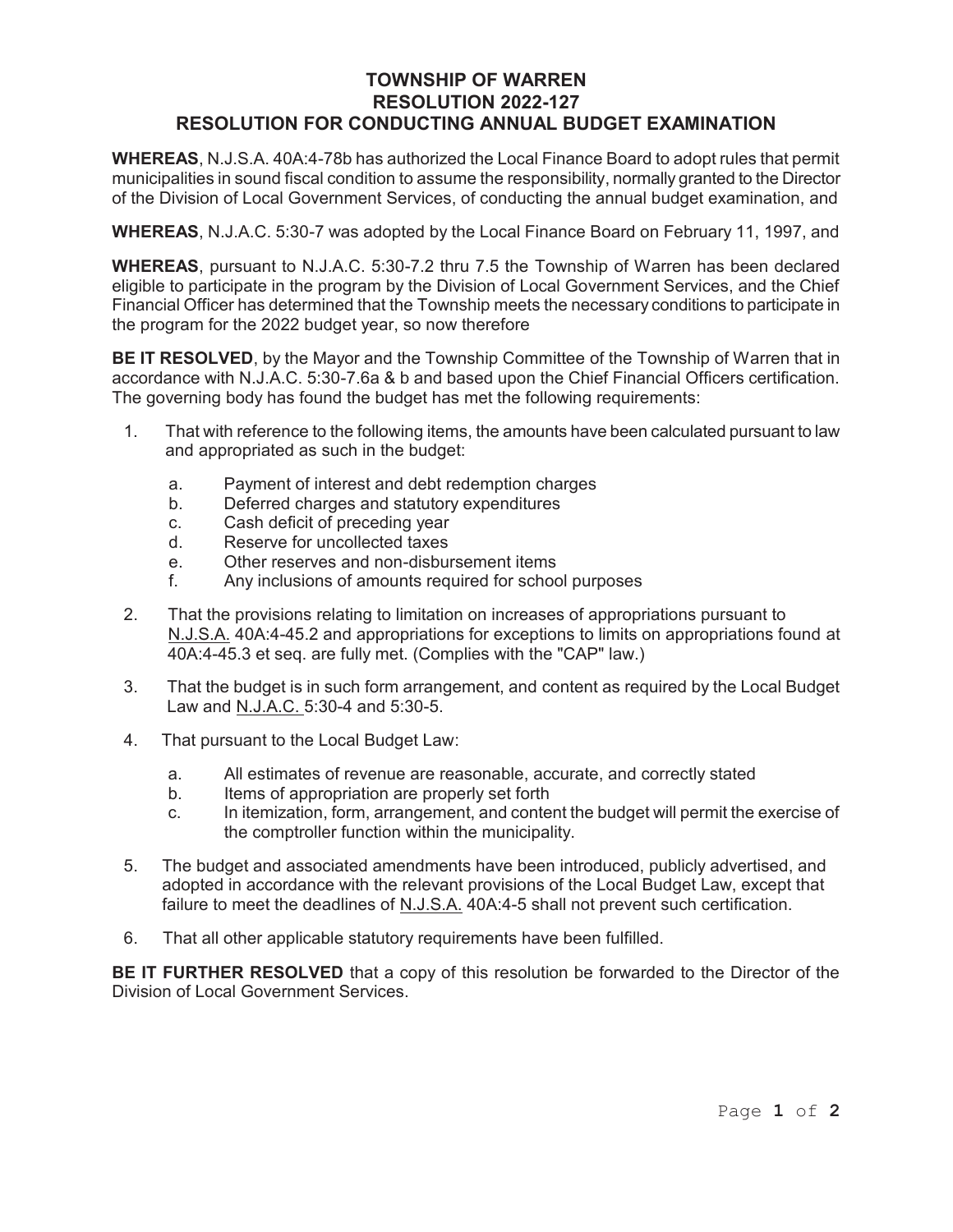#### **CERTIFICATION OF APPROVED BUDGET**

It is hereby certified that the Approved Budget complies with the requirements of law and approval is given pursuant to N.J.S.A. 40A:4-78(b) and NJAC 5:30-7.

It is further certified that the municipality has met the eligibility requirements of NJAC 5:30- 7.4 and 7.5, and that I, as Chief Financial Officer, have completed the local examination in compliance with NJAC 5:30-7.6.

Date: May 19, 2022

 $By$ 

Chief Financial Officer

| INTRODUCED   SECONDED   COMMITTEE   AYE |                 | <b>NAY</b> | ABSTAIN | <b>LABSENT</b> |
|-----------------------------------------|-----------------|------------|---------|----------------|
|                                         | <b>MAZIARZ</b>  |            |         |                |
|                                         | <b>MARION</b>   |            |         |                |
|                                         | <b>LAZO</b>     |            |         |                |
|                                         | <b>DINARDO</b>  |            |         |                |
|                                         | <b>SORDILLO</b> |            |         |                |

### **CERTIFICATION**

I, Cathy Reese, Township Clerk of the Township of Warren, in the County of Somerset, New Jersey, do hereby certify the foregoing to be a true and correct copy of a resolution adopted at a meeting of the Township Committee held on May 19, 2022.

> Cathy Reese, RMC Township Clerk